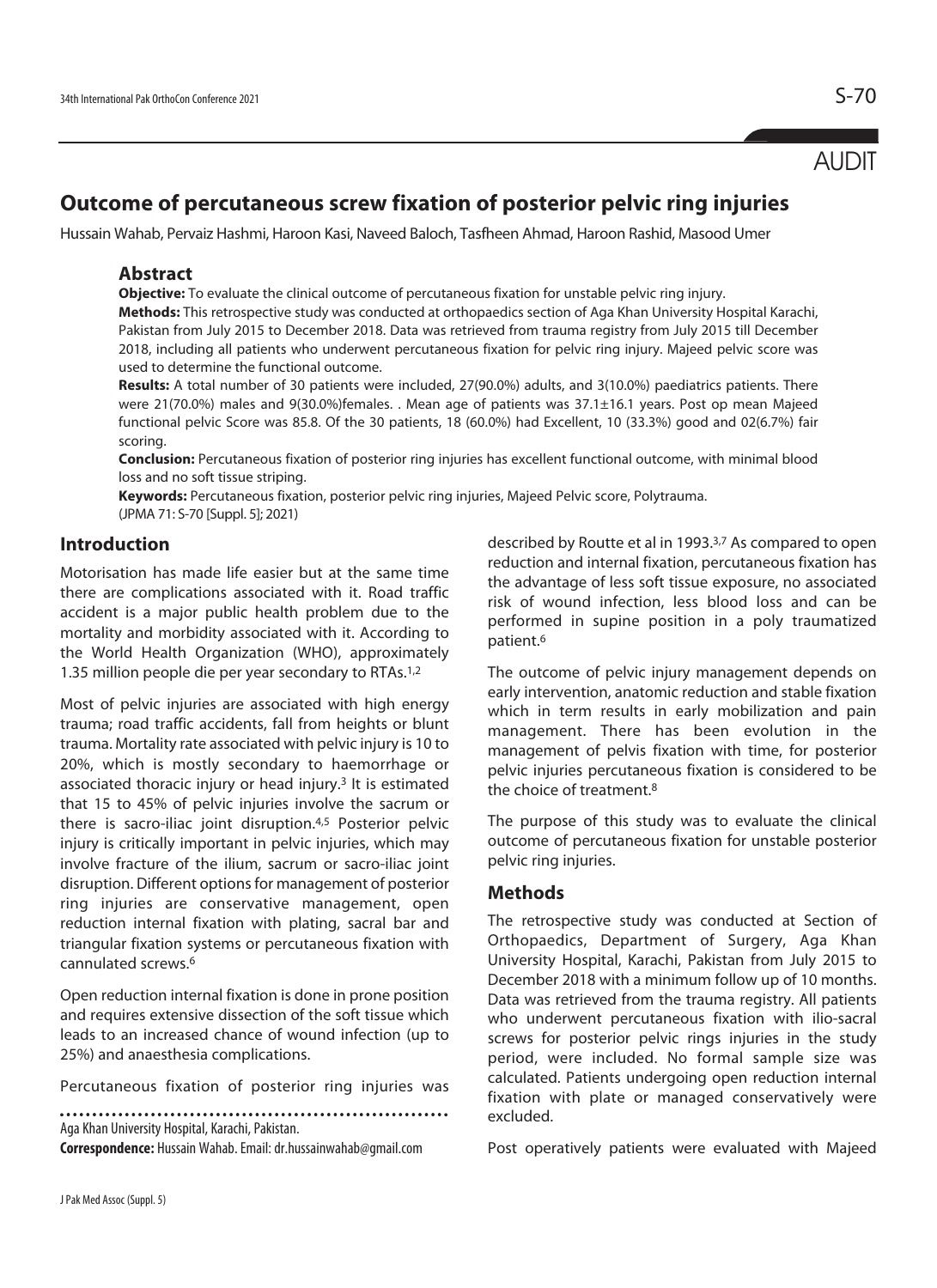Pelvic Score.9 The most common mechanism of injury observed was road traffic accident, car roll over followed by motor bike accidents. Total 31 patients met the inclusion criteria, 1 patient was excluded (patient died post operatively during same admission due to haemorrhagic shock). The hospital charts were reviewed for mechanism of injury, pre and post op Radiology and results of CT scans.

Surgery was performed under general anaesthesia in supine position for all patients on a radiolucent table. Bowel preparation was done for patients and before surgery. Pelvis antero-posterior, inlet, outlet and lateral views were obtained to confirm proper position of the patient using fluoroscopy.

External fixator was applied where required to help in reduction. Initially closed reduction with help of manipulation of the external fixator or traction was achieved and confirmed under image intensifier. Once reduction was confirmed then guide wire was passed from lateral aspect of ilium in the safety zone into sacrum, perpendicular to the fracture line, confirming its position in AP, inlet, outlet and lateral view in fluoroscopy as shown in Image-1. Once confirmed under image intensifier, the position of the guide wire then reaming was determined. Cannulated screws of size 73 mm were inserted (implant photograph shown in Image-2). If required, second and third cannulated screws were also used for fixation using the same method. Post operatively patients were monitored for bleeding, vitals and distal neurological status.

Majeed Score9 was used to assess clinical outcome post



**Image-1:** Intra-operative fluoroscopic image showing lateral view of the sacrum. Screws are visible within the zone of safety.

# S-71 34th International Pak OrthoCon Conference 2021



**Image-2:** Photograph of titanium partially threaded cannulated cancellous screws and washers.

operatively on follow up visits. Majeed Score is used specifically for assessment of pelvic injury functional outcome and it includes seven items, severity of pain, working capabilities, sitting, sexual intercourse, standing and gait without support and walking distance.

Majeed score of 80 - 100 is considered as best. Patients who worked before injury are graded as excellent with a score >85, good with a score of 70-84, fair with a score of 55-69 and poor with a score <55.9-13

All data was analyzed by statistical package for the social sciences (SPSS software) version 21. Continuous variables were recorded as means with standard deviation and categorical variables were expressed as frequencies and percentages.

#### **Results**

Total 31 patients met the inclusion criteria. Of them one was excluded due to mortality on 1st post op day secondary to haemorrhagic shock. Out of 30 patients 21 (70.0%) were male and 9 (30.0 %) were female. Overall mean age was 37.1±16.1 years. Twenty-seven (90.0%) were adult patients and 3 (10.0%) were from the paediatric group. Patients were further divided into three groups according to age, the percentage of patients in

**Table-1:** Distribution of different mechanisms of injury causing the pelvic ring injuries in the patients.

| <b>Mechanism</b>                   | <b>Number of patients</b> | Percentage |
|------------------------------------|---------------------------|------------|
| Car roll over                      | 13                        | 43.3%      |
| Motor bike accident                | 10                        | 33.3 %     |
| Fall of heavy object/ blunt trauma | 03                        | 10.0%      |
| Fall from height                   | 02                        | 6.7%       |
| Run over injuries                  | 02                        | 6.7%       |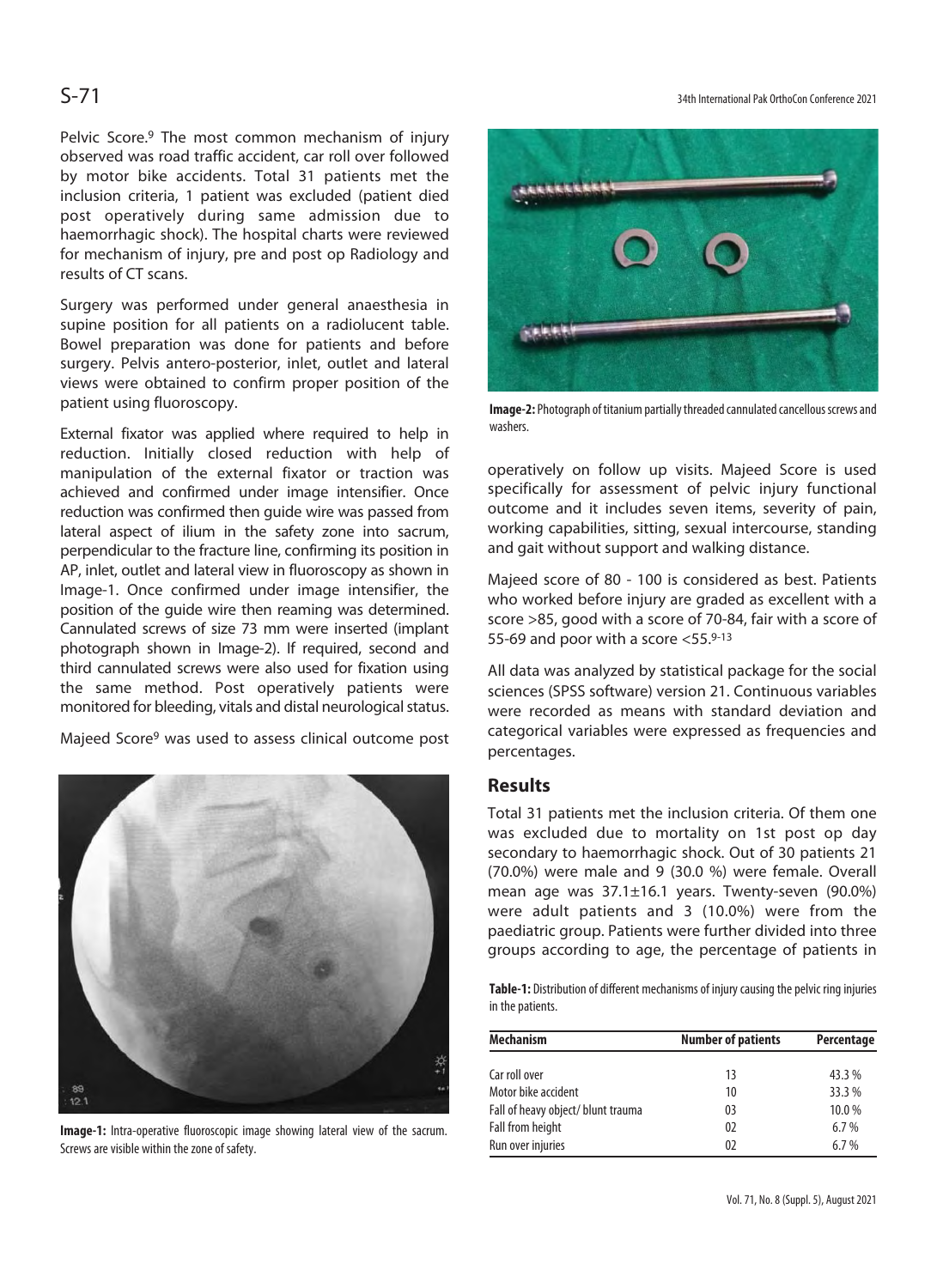**Table-2:** Other associated injuries in patients with posterior pelvic ring injuries.

| <b>Associated injury</b>                        | <b>Number of patients</b> |
|-------------------------------------------------|---------------------------|
| Orthopaedic Injuries                            |                           |
| Acetabulum fracture                             | 06 (20%)                  |
| Femur shaft fracture                            | 03 (10%)                  |
| Tibia shaft fracture                            | 03 (10%)                  |
| <b>Tibial Plateau Fracture</b>                  | 02(6.67%)                 |
| Neck of femur Fracture                          | 02(6.67%)                 |
| Humerus fracture                                | 03 (10%)                  |
| Distal radius fracture                          | 02(6.67%)                 |
| Ilium blade fracture                            | 01(3.33%)                 |
| Non-Orthopaedic Injuries                        |                           |
| Pneumothorax and ribs fracture                  | 06 (20%)                  |
| Lung contusion without pneumothorax             | 03 (10%)                  |
| Urological injury                               | 03 (10%)                  |
| <b>Facial bones fracture</b>                    | 02 (6.67%)                |
| Abdominal viscera injury (spleen/liver/kidney)  | 02 (6.67%)                |
| Head injury (sub-Dural haematoma, temporal bone |                           |
| fracture, scalp haematoma)                      | 02 (6.67%)                |

each group is shown in Figure-1.

Different mechanisms of injury were Car roll over, motor bike accidents, fall of heavy object/ blunt trauma, fall from height, and run over injuries details shown in Table-1.

Other associated orthopaedic injuries in these patients were, acetabulum fracture, femur shaft fracture, tibia shaft fracture, tibia plateau fracture, neck of femur fracture, humerus fracture, distal radius fracture, and ilium blade fracture, details are shown in Table-2.

Patients with poly trauma who had other systems involved were initially admitted under trauma team and once stabilized then operated for orthopaedic injuries. Non-orthopaedics injuries present in patients were, chest injuries (pneumothorax, lung contusion without pneumothorax), Urological injuries (bladder injury, urethral injury) (two out of them underwent urethral



**Figure-1:** Distribution of patients according to age group.



**Figure-2:** Frequency distribution of Majeed Pelvic score.

stricture dilatation later) facial bones fracture, abdominal viscera injury (spleen, liver, kidneys), and head injury (subdural haematoma, temporal bone fracture, scalp haematoma) as presented in Table-2.

Post op Majeed score was calculated and out of 30 patients 18 (60.0%) patients had excellent, 10 (33.3%) had good and 02 (6.7%) had fair results. The details are shown in Figure-2.

Three of our patients had complications post op. one patient died on 1st post op day due to haemorrhagic shock and was excluded from the study, 2 had implants failure.

One had back out of SI screws and the other had loosening of symphysis pubic plate, so revision surgery was done for symphysis pubic fixation and also ilio-sacral screws were revised.

#### **Discussion**

Unstable pelvic ring fracture management has been challenging for orthopaedic/pelvic surgeons. Injuries of the posterior pelvic ring which include sacroiliac joint disruption, sacro-iliac joint fracture dislocation or sacrum fracture leads to posterior ring instability. The goal of the treatment is to save life and achieve stable fixation after reduction and return to functional life.

There has been gradual evolution in the management of pelvic ring injuries over time, initially conservative management, application of external fixator, open reduction internal fixation and then closed reduction and internal fixation with cannulated screws.

Open reduction and internal fixation of SI joint with screw was first performed by Letournel in 1978. With advancement in radiology and development of better imaging modalities Ebrahim et al in 1987 and Routt et al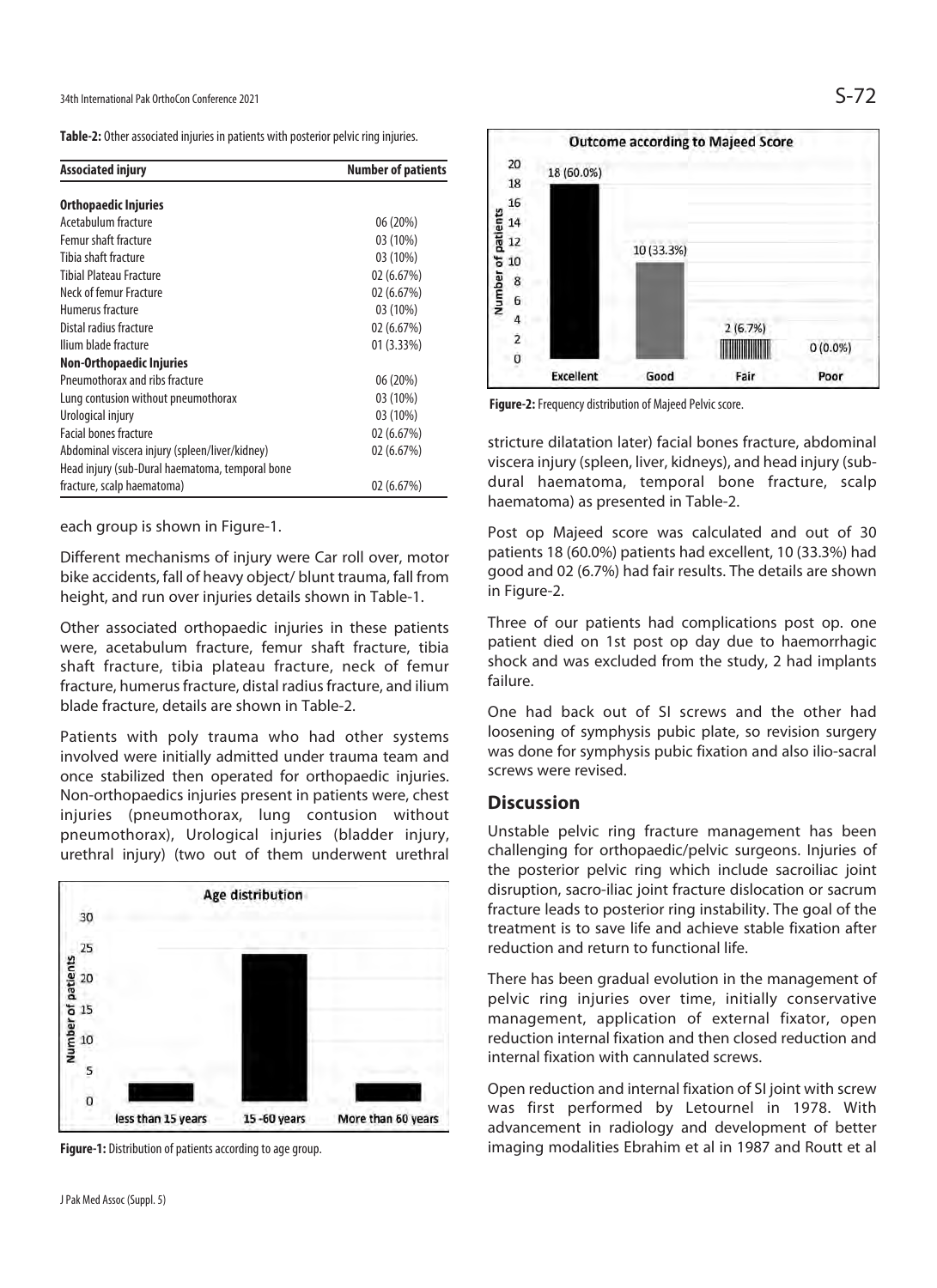in 1993 described percutaneous fixation of SI joint under fluoroscopy in supine position.<sup>14,15</sup>

Studies have shown that patients with pelvic injuries have poor functional out come when treated conservatively.16-19 Operative management of pelvic injuries have better functional outcome.20

Results of the present study supported Majeed Pelvic Score as a tool for evaluation of pelvic injuries. In our study the mean age of patients was 37 years. Out of 30 patients, 21 (70%) were males and male predominance in pelvic injury cases has been reported previously by Ayoub MA et al,<sup>1</sup> Amin et al,<sup>4</sup> and Po Han Chen et al.<sup>22</sup> Only one study showed female predominance conducted by Ayvaz M et al at Hacettepe University, Ankara, Turkey.23 However, our study reported, the post op mean Majeed Pelvic score as 85.76 on follow up. Out of 30 patients 18 (64%) were in excellent, 10(29%) in good and 2(7%) in fair group. Our study suggested promising outcomes in patients with Percutaneous fixation of posterior ring injuries with cannulated screws, which showed excellent functional outcome, with minimal blood loss and avoiding soft tissue striping.

Results of the previous studies from literature review were as follows;

Zaki et al showed excellent, good and fair outcome in 50%, 30% and 15% patients with stabilization of sacroiliac joint by plates and screws.<sup>24</sup>

Ayvaz M et al, conducted a study in 2011 at Turkey, a retrospective review of 20 cases with 2 years follow up, 19 showed excellent Majeed pelvic score and 1 patient was in good group. One ilio-sacral screw was changed for treatment of pseudoarthrosis. No fixation failures were reported.23

Ayoub AM et al, conducted a retrospective study in Egypt (March 2002 to January 2009) with 1 year follow up. Including 42 patients [Male: 33 (78.6 %) and Female: 09 (21.4%)]. Their results were; 18 patients in Excellent group, 13 in good, 05 in Fair and 06 in poor group, according to Majeed pelvic score.21

Amin et al, conducted a prospective study in Pakistan (March 2008 to June 2014) with 1 year follow up including 50 patients (Male 66%, female 34 %). Their results were excellent in 26(52%) cases, good in 17(34%) and fair in 5(10%) cases. Besides, 2(4%) patients had poor Majeed pelvic grade.6

Po Han Chen et al, conducted a retrospective analysis of 32 consecutive patients with unstable pelvic ring in Taiwan (January 2002 to September 2009). Their study showed better outcome with percutaneous fixation for posterior pelvic ring injuries. Out of 15 patients, 8 were in excellent group, 4 in good, 2 in fair and 1 in poor group.<sup>22</sup>

# **Conclusion**

Stabilization and fixation of posterior ring injuries with percutaneous screw fixation is a better option with reduced blood loss, better stability without stripping off of soft tissue and avoiding wound infection and early mobility.

### **Limitations**

Limitations of our study were a small sample size and a retrospective design. It was an audit so all those patients who met the inclusion criteria were included and there was no need of sample size calculation.

### **Recommendations**

Further studies with larger sample size are needed. Our recommendation is posterior pelvic injuries should be managed with percutaneous fixation with cannulated screws, as it avoids extensive exposure for open fixation, less wound complications and reduced blood loss. Combined with fixation of anterior ring when indicated for stable fixation and better functional outcome.

**Disclaimer:** None.

**Conflict of Interest:** None.

**Funding Disclosure:** None.

#### **References**

- 1. WHO | World Health Organization. Global Status Report on Road Safety Summary 2018. [cited 2019 Apr 23]. Available from: https://www.who.int/violence\_injury\_prevention/road\_safety\_st atus/2018/English-Summary-GSRRS2018.pdf.
- 2. Naghavi M, Abajobir AA, Abbafati C, Abbas KM, Abd-Allah F, Abera SF, Aboyans V, Adetokunboh O, Afshin A, Agrawal A, Ahmadi A. Global, regional, and national age-sex specific mortality for 264 causes of death, 1980-2016: a systematic analysis for the Global Burden of Disease Study 2016. The Lancet. 2017 Sep 16;390(10100):1151-210.
- 3. Giannoudis PV, Tzioupis CC, Pape HC, Roberts CS. Percutaneous fixation of the pelvic ring: an update. J Bone Joint Surg. British volume. 2007 ;89:145-54.
- 4. Denis F, Davis S, Comfort T. Sacral Fractures: An Important Problem Retrospective Analysis of 236 Cases. Clin. Orthop. Relat. Res.. 19881; 227:67-81
- 5. Ramprasath DR, Thirunarayanan V, Basheer Ahmed S. Percutaneous screw fixation for sacral &sacro iliac joint injuries: Case series Internat J Orthop Sci.2017;3:669-74.
- 6. Amin MS, Habib MK, Khalid A. Percutaneous ilio-sacral screw fixation for unstable pelvic ring injuries. J Pak Med Assoc. 2016;66(Suppl 3):S112-5.
- 7. Tonetti J, Van Overschelde J, Sadok B, Vouaillat H, Eid A. Percutaneous ilio-sacral screw insertion. Fluoroscopic techniques.